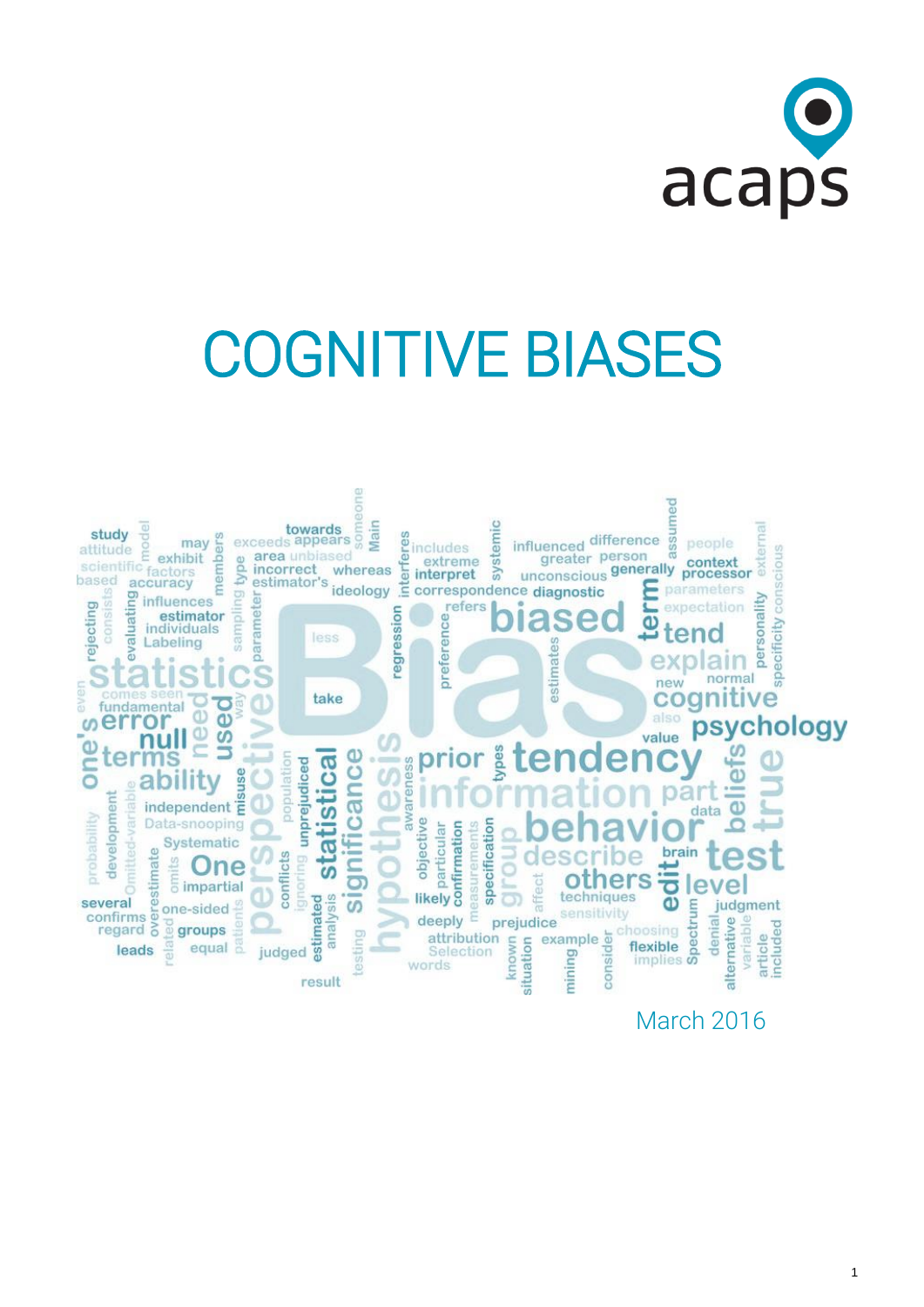# Psychological biases

Most of us like to think that we are capable of making rational decisions. However, all of us are inclined to interpret situations in biased ways, often based on our cultural norms and beliefs. Even the most well-trained intelligence brain is still a human brain.

Biases are normal processes designed to make decisions quickly. They are unconscious, automatic and non-controllable and there is no magical solution to overcome these reflexes.

However, knowing their effects, when and where they apply as well as some key structured techniques, can help mitigate their negative consequences. Systematically identifying their effects on your analysis is a habit that each analyst should possess.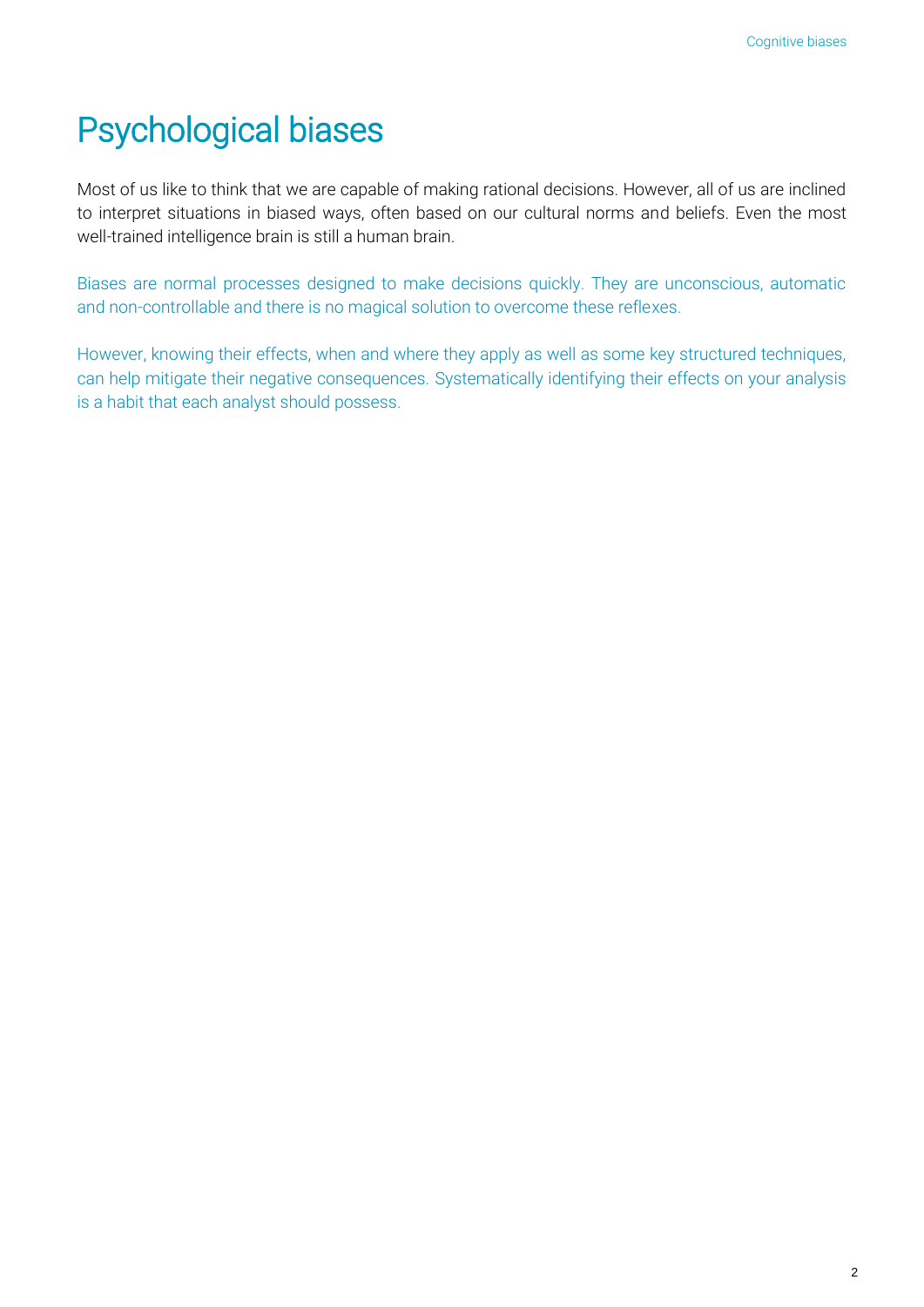#### **SELECTION BIASES**

Selection biases are caused by choosing non-random data for analysis. Some information are unconsciously chosen or disregarded, misleading the analyst into a wrong conclusion.



| <b>Usability of data</b>                                                                                                                                                                                                           | <b>Credibility of data</b>                                                                                                                                                                                                                                                                                                                                                                                                                                  |
|------------------------------------------------------------------------------------------------------------------------------------------------------------------------------------------------------------------------------------|-------------------------------------------------------------------------------------------------------------------------------------------------------------------------------------------------------------------------------------------------------------------------------------------------------------------------------------------------------------------------------------------------------------------------------------------------------------|
| • Are they relevant to your research topic?<br>• Are they complete (i.e. across groups or sectors?)<br>• Are they sufficiently recent?<br>• Are they representative?<br>• Are they comparable to other data you have<br>available? | • Triangulate the information and look for strong<br>corroboration and consistency with<br>other<br>independent sources.<br>• Assess the weight of evidence supporting specific<br>conclusions.<br>• Consider if the explanation is plausible given the<br>context<br>• Look for negative cases<br>• Re-examine previously dismissed information or<br>evidence.<br>• Consider whether ambiguous information has been<br>interpreted and caveated properly. |
| <b>Reliability of data</b>                                                                                                                                                                                                         | Assessing information gaps                                                                                                                                                                                                                                                                                                                                                                                                                                  |
| • The qualifications and technical expertise of the<br>source<br>• Its reputation and track record for accuracy<br>• Its objectivity and motive for bias<br>• Its proximity to the original source or event                        | · Check if your analysis is based on enough<br>information.<br>• Assess what information is missing and also how<br>necessary it is to get this information.<br>• Compare how much time, effort, resources it will<br>take to get or have access to this information.<br>• Ask yourself if you can use lessons learned or<br>historical analogy to fill this gap.                                                                                           |

#### MITIGATION STRATEGIES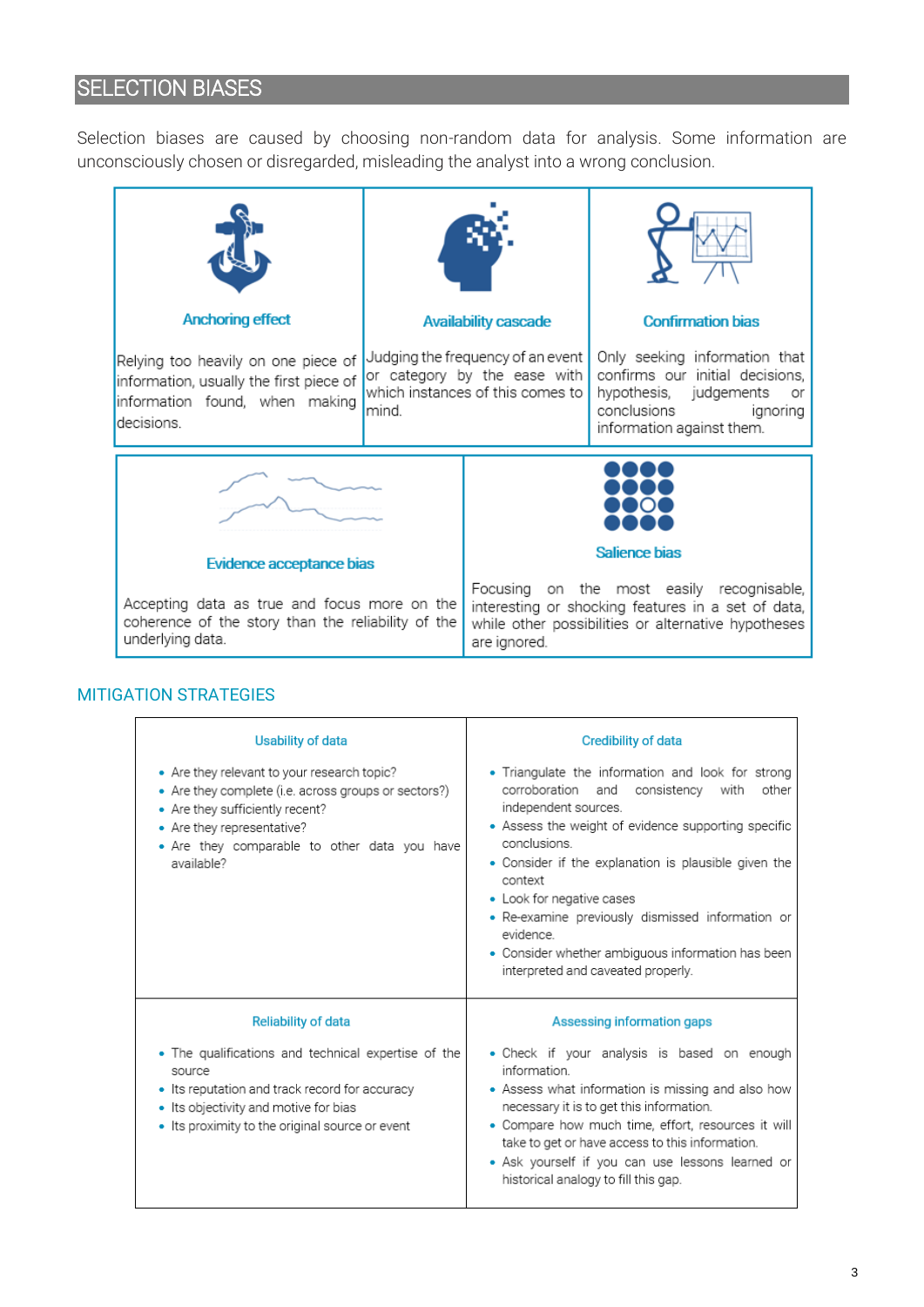#### SOCIAL BIAS

Social biases are a result of our interactions with other people. The way we are processing and analysing information depends on our relations with the persons who provided us with information or hypotheses.



#### MITIGATION STRATEGIES

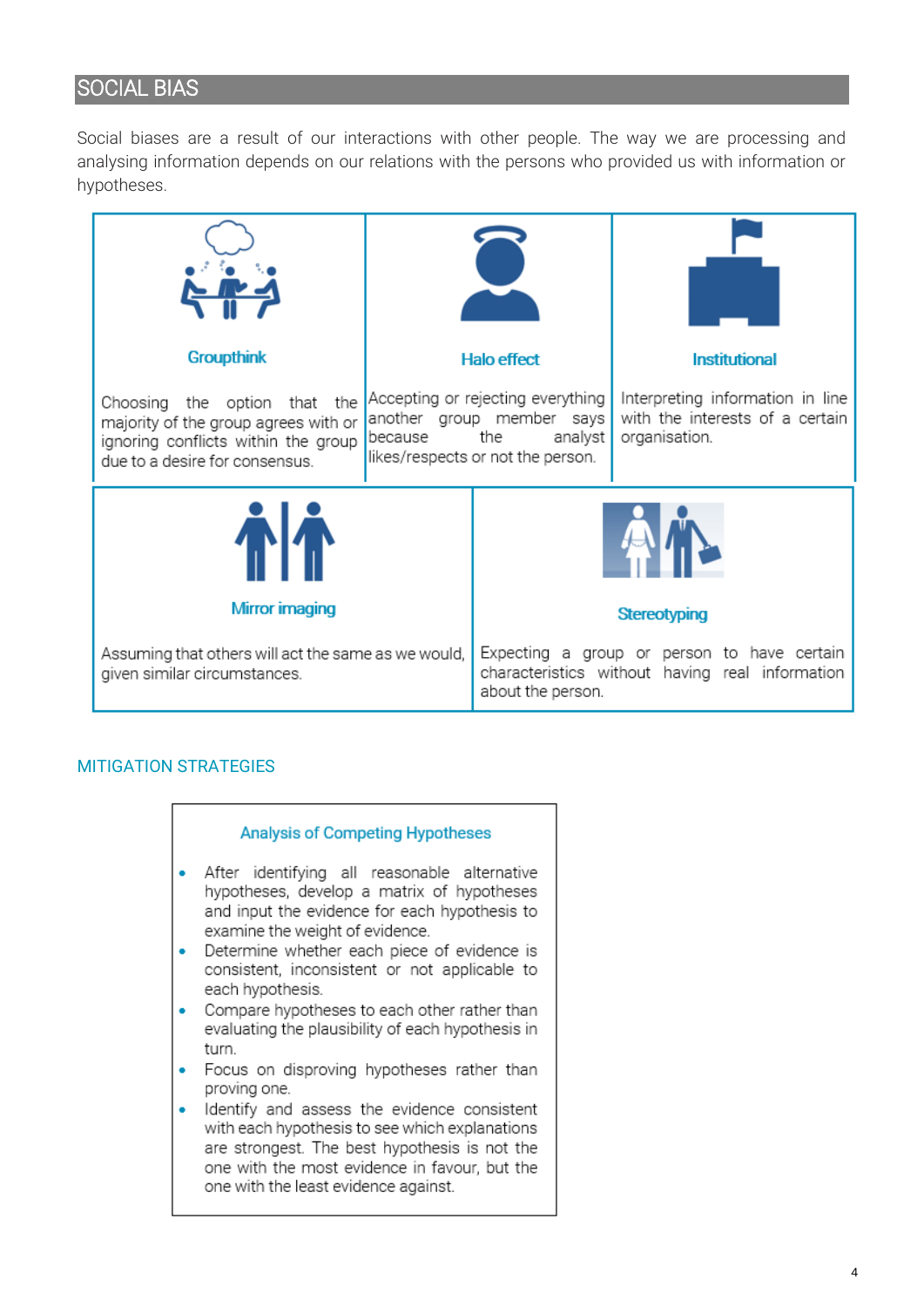#### PROCESS BIAS

Process bias is our tendency to process information based on cognitive factors rather than evidence. When we process information, we often display inherent thinking errors. They prevent an analyst from accurately understanding reality even when all the needed data and evidence are in his/her hand.



#### MITIGATION STRATEGIES

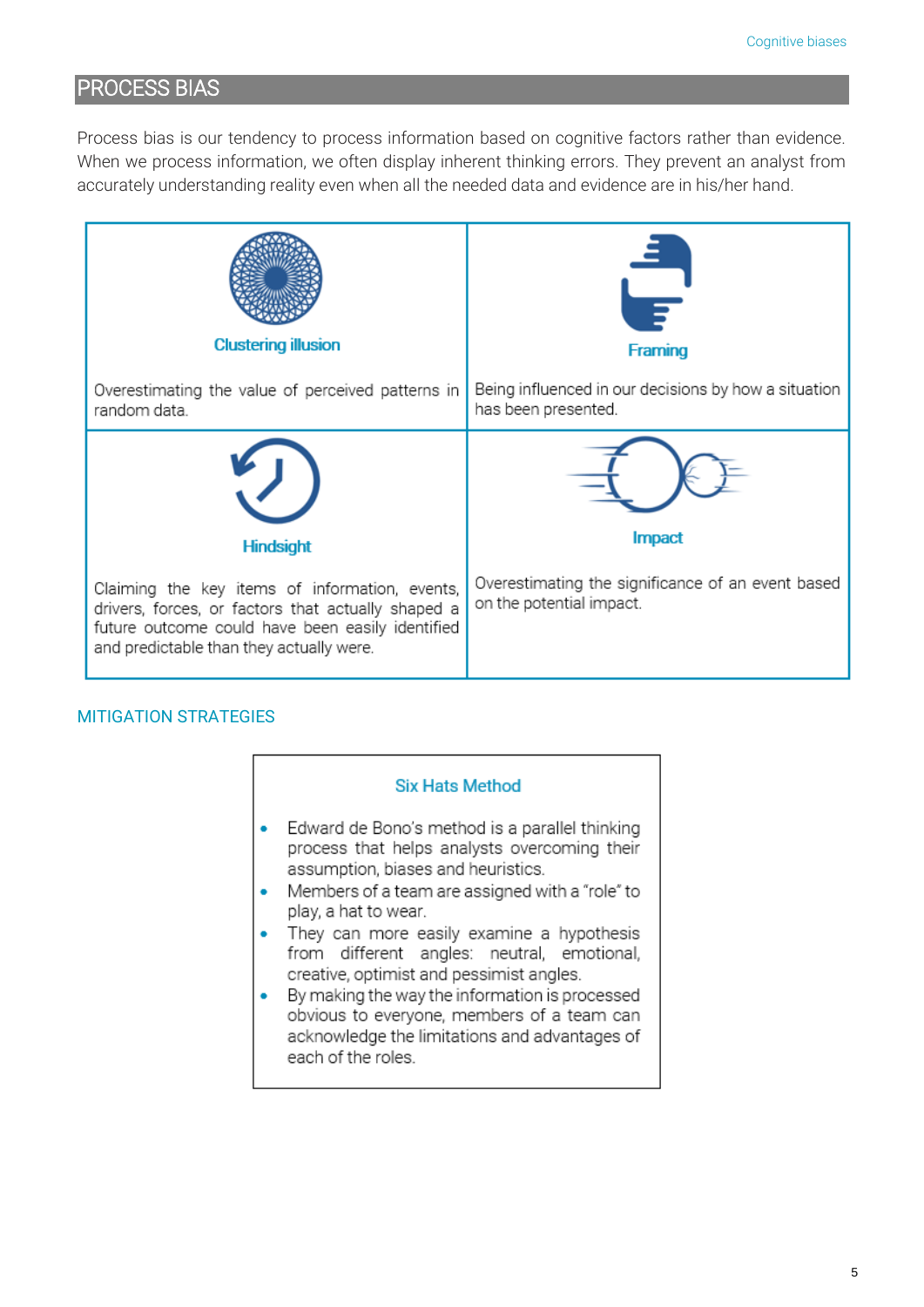### INTRODUCTION

"We usually think of ourselves as sitting in the driver's seat, with ultimate control over the decisions we made and the direction our life takes; but this perception has more to do with our desires—with how we want to view ourselves—than with reality" (Dan Ariely)

Most of us like to think that we are capable of making rational decisions. However, all of us are inclined to interpret situations in biased ways, often based on our cultural norms and beliefs. Even the most well-trained intelligence brain is still a human brain. As such it is vulnerable to influences and misperceptions.

Perception is a deliberate process involving attention to a very small part of the whole and exclusion of almost all that is not within the scope of attention. Try the [experiment of Simon and Chabri](https://www.youtube.com/watch?v=vJG698U2Mvo) to realise how much we are missing when we are not focusing on the bigger picture. Our perceptions are shaped by our past experiences, education, cultural values, roles and tasks and assumptions and preconceptions. They frame our vision of the world and our actions and can make us unaware of other's vision of the same issue.

If we are asked to solve a complex problem quickly while being under pressure, we will rely on our intuitive system and use mental shortcuts (heuristics). Our brain is wired to rely on previous experiences, intuition and heuristic techniques to solve problems. Biases and heuristics are techniques that our brain employs that are far from perfect, but sufficient for the immediate goals. They are not exceptional responses to problems of excessive complexity or an overload of information, but normal

responses about likelihood, frequency, and prediction. In general, biases are helpful; they enable us to make quick and efficient judgements and decisions with minimal cognitive effort.

But they can also blind a person to new information. Not recognising this influence on our choices and decision-making can be damaging to the quality and accuracy of our analysis. So then *what do we do*? We cannot change ourselves and erase any trace of biases in our mind, but being aware of our cognitive limitations can already help us reduce their negative effects. More than 280 biases have been identified by researchers however this paper only presents a selection of 38 biases that particularly apply to the humanitarian world. It aims at warning the analysts of the effects of biases, and present some useful strategies and tools to mitigate the effects of biases.

## I. Thinking Fast and slow

Our brains are comprised of two sides: one that thinks fast, what Daniel Kahneman called system 1, and one that thinks slow, system 2.

System 1 operates intuitively, involuntary, and effortlessly but is difficult to modify. While system 2 requires focusing, reasoning and solving problems by not jumping to quick conclusions. These two systems often conflict with one another. System 1 operates on biases, shortcuts that may not be accurate. System 2 requires effort evaluating those mental models to assess how right there are in a given situation.

The assessment of a situation suggested by System 1 always comes first, and is then—time, disposition, and capacity permitting—interrogated more systematically by System 2 and consciously revised if in error.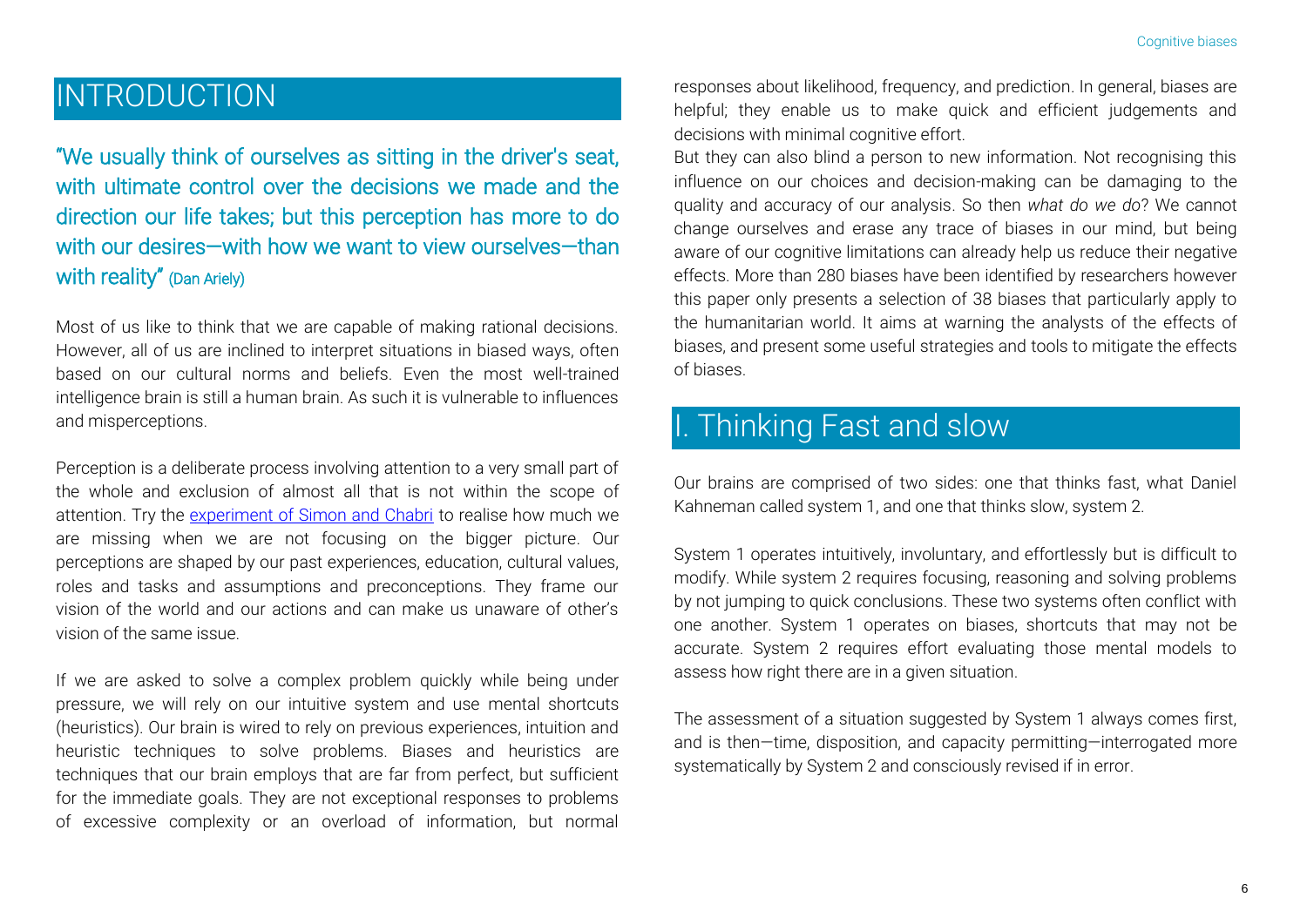System 1 uses heuristics: experience-based techniques that can give a solution that is not guaranteed to be optimal. The objective of a heuristic is to produce quickly a solution that is good enough to solve the problem at hand. Most of the time System 1 is a well-adapted system. However, for some activities and decisions, approximations are not allowed and can have dramatic consequences. Analysts can err by over relying on or misapplying heuristics, and need to avoid relying solely on System 1's logic.

## II. Biases and strategies to mitigate their effects

#### "It is difficult for us to fix errors we can't see" (Daniel Kahneman)

It is primordial to acknowledge biases in order to overcome them. The following sections will describe the main biases, as well as some mitigation strategies.

The application of a range of structured, creative and critical thinking techniques can assist the analyst to make a better informed decision or produce a more robust product.

Some techniques and strategies to mitigate the effect of our biases are described below. They can be used by one individual but usually work better when applied in a group-setting.

#### SELECTION BIASES

#### "Any man who reads too much and uses his own brain too little falls into lazy habits of thinking" (Albert Einstein)

Selection biases are caused by choosing non-random data for analysis. The bias exists due to a flaw in the sample selection process. Some information are unconsciously chosen or disregarded, misleading the analyst into a wrong conclusion.

Absence of evidence: A failure to consider the degree of completeness of available evidence and not addressing the impact of the absence of information on analytic conclusions.

Example: During the Ebola crisis, no nutrition problem was reported. It is then tempting to conclude that no nutrition need and support existed. However, the absence of nutritional status information was a result of the "no-touch" policy which prevented screenings and therefore the reporting of information. The absence of information in this case did not indicate the absence of a problem, but the impossibility of getting the information about a potential issue.

Anchoring effect: Relying too heavily on one piece of information, usually the first piece of information found, when making decisions.

Example: In assessing the need of food assistance of affected populations in a given area, the first evidence found is a testimony of few villagers saying they lack proper food to feed their children. Despite the contradictory information, you will find afterwards, this first testimony will be the one you remember and base your conclusions on.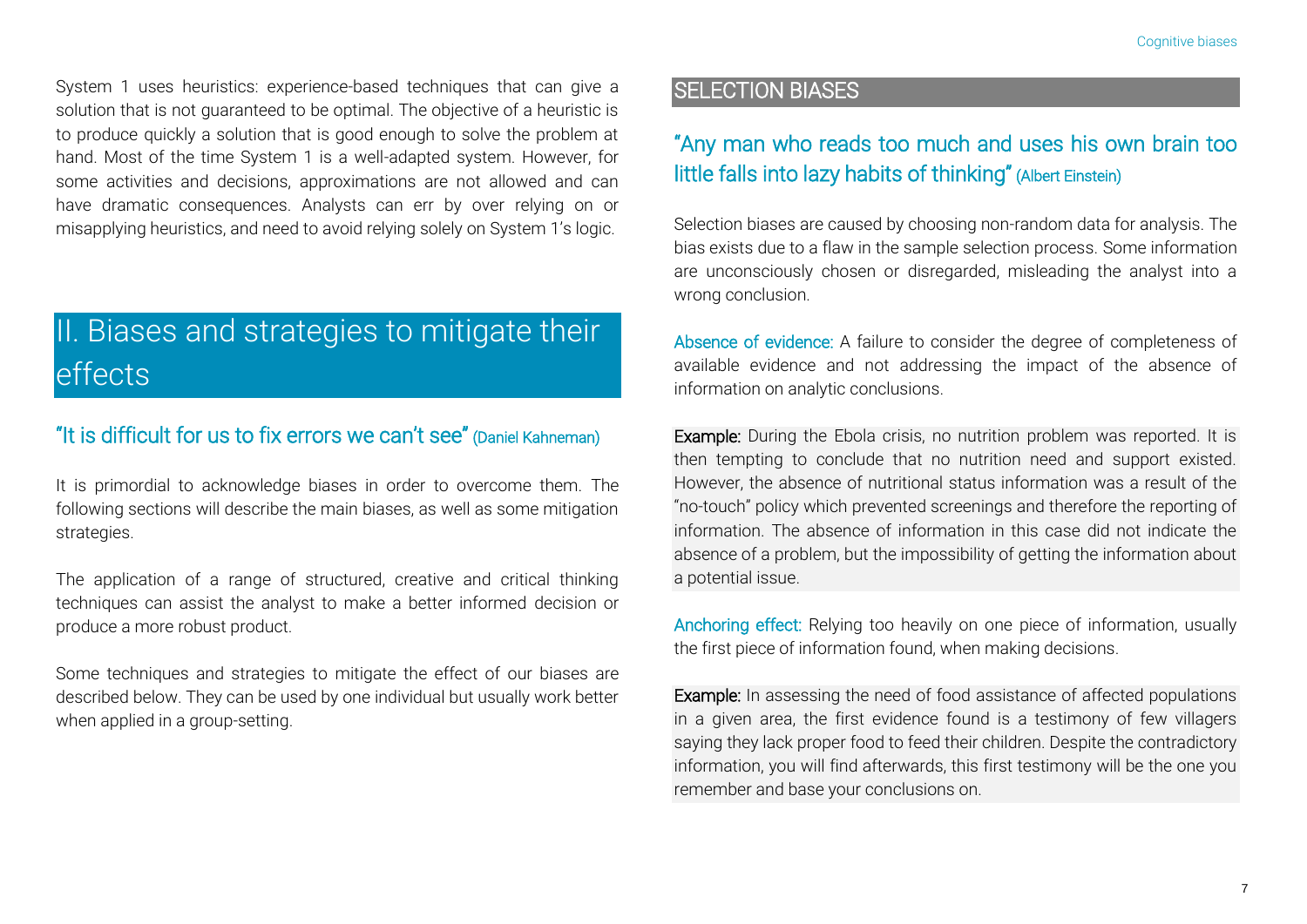Availability cascade: Judging the frequency of an event or category by the ease with which instances of this comes to mind.

Example: When an outbreak of meningitis is declared in a region, humanitarians are more likely to think about meningitis first when patients present similar symptoms, while they could only have the flu.

Confirmation bias: Only seeking information that confirms our initial decisions, hypothesis, judgements or conclusions ignoring information against them. We tend to listen only to information that confirms our preconceptions.

Example: The Ebola epidemic in West Africa was initially approached from a sole medical and epidemiological perspective. Only Ebola cases were seen as the priority. The initial assessment of the situation did not provide a good comprehensive picture of humanitarian impacts and requirements. It provided only a fragmented picture of the needs and risks and left organisations to neglect beneficiary groups at the beginning. This slow and inadequate perception of the crisis produced "a new crisis within the Ebola crisis", with major non-Ebola related health, food, livelihood and education needs unmet.

Conservatism bias: Favouring prior evidence over new information that has emerged.

Example: Today I received some information by a local source about potential water shortage in an area. A week later, other sources indicate that water is running fine in the villages. Few days later, the same information is confirmed by other sources. Despite the overall number of sources confirming the absence of problem, the prior information is still the one I believe is true. Therefore, I will base my analysis on this finding only and look for other evidences that confirm the presence of a problem.

Evidence acceptance bias: Accepting data as true and focus more on the coherence of the story than the reliability of the underlying data.

Example: I have multiple local and biased sources indicating protection needs: few mention recent increase in displacement, others mention reports of gender-based violence and some indicates tensions between local armed groups. The story seems to hold up: because of renewed tensions between local armed groups, the population started fleeing the area and was being targeted by the armed group. I will accept the story as it seems to make sense. However, if I start to have a closer look at the data, I would realise that the recent increase dates prior the renewed tensions between armed groups. If I dig a bit more, I might realise that no baseline data was available before on displacement so the "increase" mentioned is based on the intuition of the author of the report and not on credible data.

Pro-innovation bias: Overvaluing the usefulness of innovation and undervaluing its limitations.

Example: Social media monitoring during humanitarian emergency is being seen as a new innovative source of information. However, like all other forms of assessment, social media monitoring alone cannot provide a comprehensive overview of needs or opinions. It is just one piece of the analysis puzzle, and knowing the limitations and bias within social media data is essential. In Nepal, ACAPS team found that the social acceptability of topics plays an important role in the scope of possible analysis: while queries related to issues such as shelter or food returned results of consistently high quality, some WASH, protection and health issues could not be easily monitored as they were not discussed publicly [\(ACAPS, 09/2015\)](http://www.acaps.org/img/documents/l-nepal-acaps-lessons-learned-social-media-monitoring-sep-2015.pdf).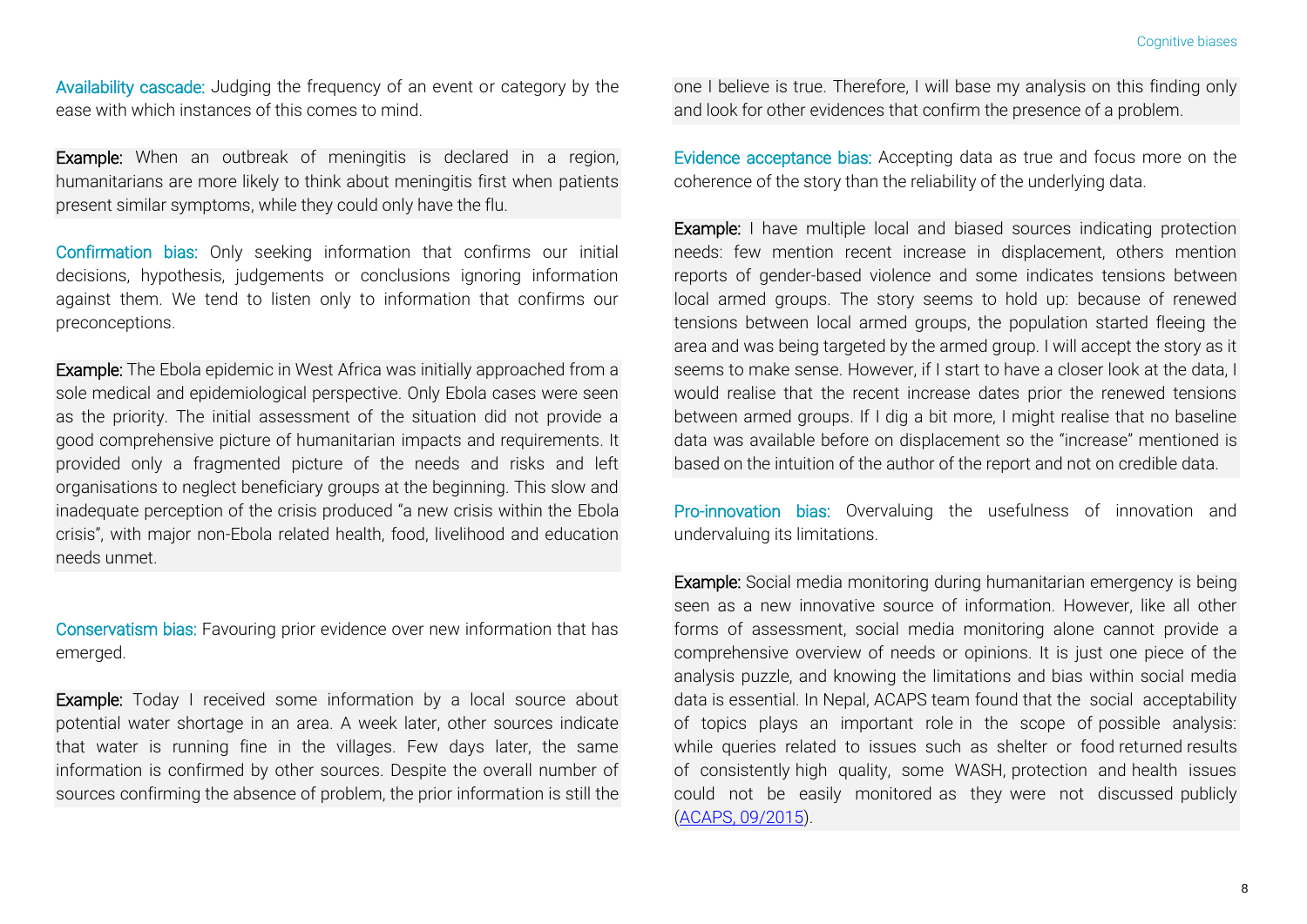Publication bias: Reporting news when there are none. After spending a considerable amount of time, energy or resources on a topic, it might be difficult to publicly announce that nothing relevant has been found.

Example: In 1995, only 1% of all articles published in alternative medicine journals gave a negative result [\(BMJ, 2001\)](http://www.bmj.com/content/323/7320/1071.2.full). No such data exists for the humanitarian field, but it can be expected that a very small number of assessment reports for example detail how there is no humanitarian need. Even when none was found, most reports will try to detail what could be there.

Recency: Weighting recent events disproportionately higher than past events.

Example: After the earthquake in Nepal, humanitarians would be more likely to include earthquakes or natural disasters as a scenario the humanitarian community needed to prepare for even in countries were the likelihood of such large-scale natural disasters is low.

Salience or vividness bias: Focusing on the most easily recognisable, interesting or shocking features in a set of data, while other possibilities or potential alternative hypotheses are ignored.

Example: Thinking of an Ebola outbreak whenever blood and fever are the symptoms presented by people in an area while statistically it is more likely than it is not such deadly disease.

Satisficing bias or Premature closure: Selecting the first finding or conclusion that appears "good enough." Prematurely stopping the search for a cause when a seemingly satisfactory answer is found before sufficient information can be collected and proper analysis can be performed.

Example: In a given area, we notice a drop of students attending schools. After some verification, the area happens to be a territory contested by different armed groups. Now that I found a logical explanation, because of a conflict and insecurity, students are not safely able to reach schools. The insecurity explains the drop. But if I look a bit closer and asks some of the students why are they not going to school, I might found out that in fact it is not the insecurity that prevent them from going to school but the rise in the price ticket of the bus going to school from their villages. If I prematurely stop my research after the first possible and rational explanation, I might miss the actual explanation.

Survivorship bias: Focusing only on positive examples, causing us to misjudge a situation.

Example: We might think that setting up a hygiene awareness project is easy because we have not heard of all those who failed.

#### MITIGATION STRATEGIES FOR SELECTION BIASES

The key to overcome selection biases is to examine carefully the credibility and reliability of sources and data used to base the analysis. Techniques which allow to do that are:

Usability of Data: Check if you can use your data.

- Are they relevant to your research topic?
- Are they complete (i.e. across groups, geographical areas or sectors?)
- Are they sufficiently recent?
- Are they sensitive?
- Are they representative?
- Are they comparable to other data you have available?
- Are they trustworthy?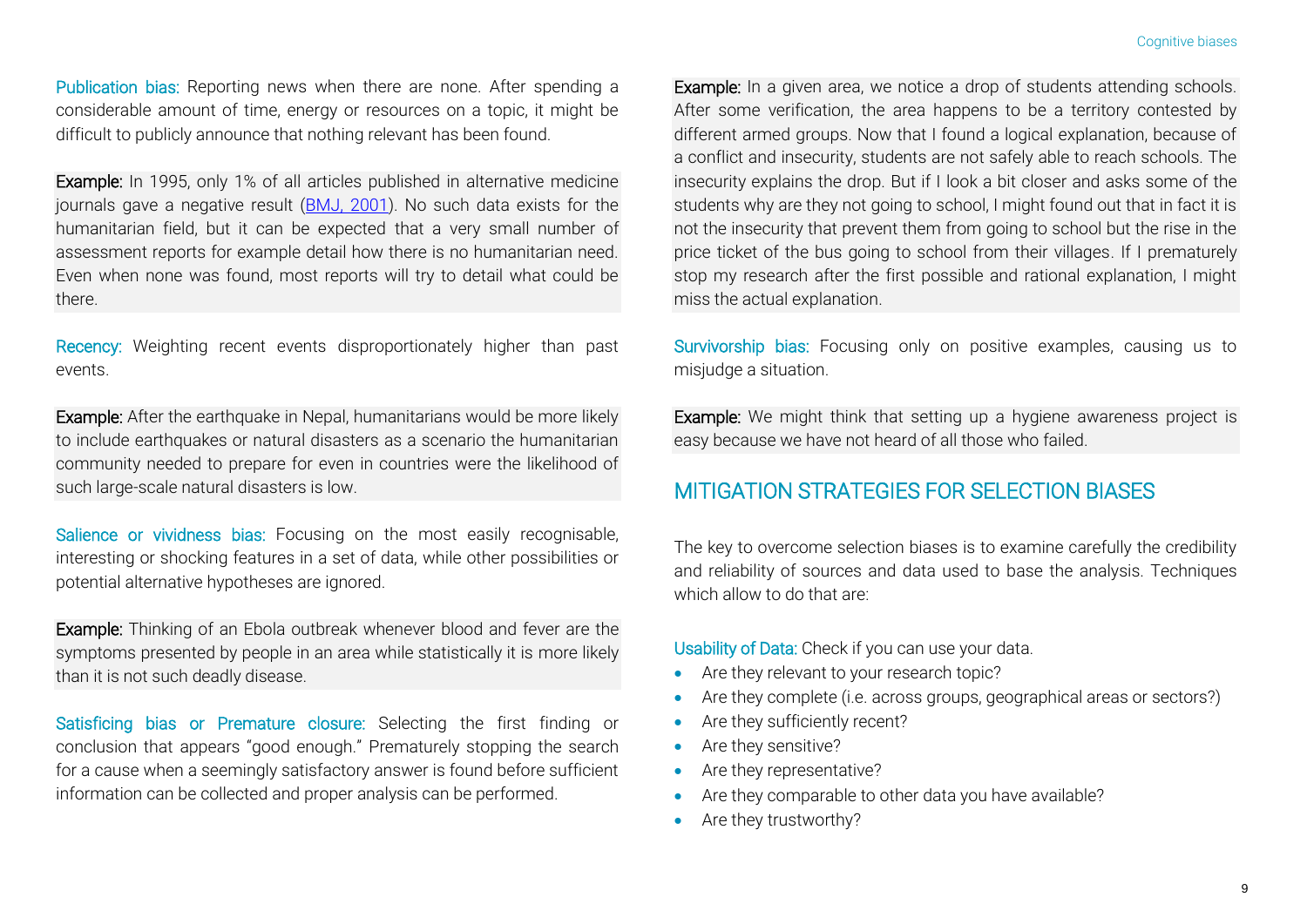Reliability of the Sources: Review systematically all sources, then identify information sources or references that appear most critical or compelling. Assess:

- the qualifications and technical expertise of the source
- its reputation and track record for accuracy
- its objectivity and motive for bias
- **•** its proximity to the original source or event

Credibility of the Data: Triangulate the information with other sources: – are there details being left out by one source? Assess the credibility of the evidence:

- Evaluate how accurate and precise the information is.
- Check for strong corroboration and consistency with other sources.
- Look for negative cases
- Identify the key themes indicated in the evidence and assess the weight of evidence supporting specific conclusions.
- Consider if the explanation is plausible given the context
- Re-examine previously dismissed information or evidence.
- Consider whether ambiguous information has been interpreted and caveated properly.
- Indicate a level of confidence in references.

Assess Information Gaps: Check if your analysis is based on enough information.

- Assess what information is missing and also how necessary it is to get this information.
- Compare how much time, effort, resources it will take to get or have access to this information.
- Ask yourself if you can use lessons learned or historical analogy to fill this gap.

#### SOCIAL BIASES

Social biases are a result of our interactions with other people. The way we are processing and analysing information depends on our relations with the persons who provided us with information or hypotheses.

Attribution error: Overemphasising personality-based explanations for behaviours observed in others, while under-emphasising the role and power of situational influences on the same behaviour.

Example: Thinking that a farmer managed to sell more wheat because he/she is very hard-working, and not because he/she had the opportunities (maybe he/she lives closer to the market), means (maybe he/she used new fertilizers) and support (several members of his/her family help him/her) to achieve such results.

False consensus: Overestimating the degree to which others agree with each other and usually assume that silence means agreement. Groupthink: Choosing the option that the majority of the group agrees with or ignoring conflicts within the group due to a desire for consensus. Belonging to the group becomes of greater importance than expressing individual disagreements. Members therefore avoid going against the flow of the discussion and do not examine thoroughly alternative hypothesis.

Example: We saw earlier than the absence of information does not always mean absence of a problem. Similarly, the absence of negative reactions on the findings of an assessment for example does not always mean that every member of the team agrees with the findings. Some might be afraid of the consequences of speaking up, some might feel they are not legitimate enough to express their disagreement. It is easier to comfort our opinion by not seeking explicitly feedbacks.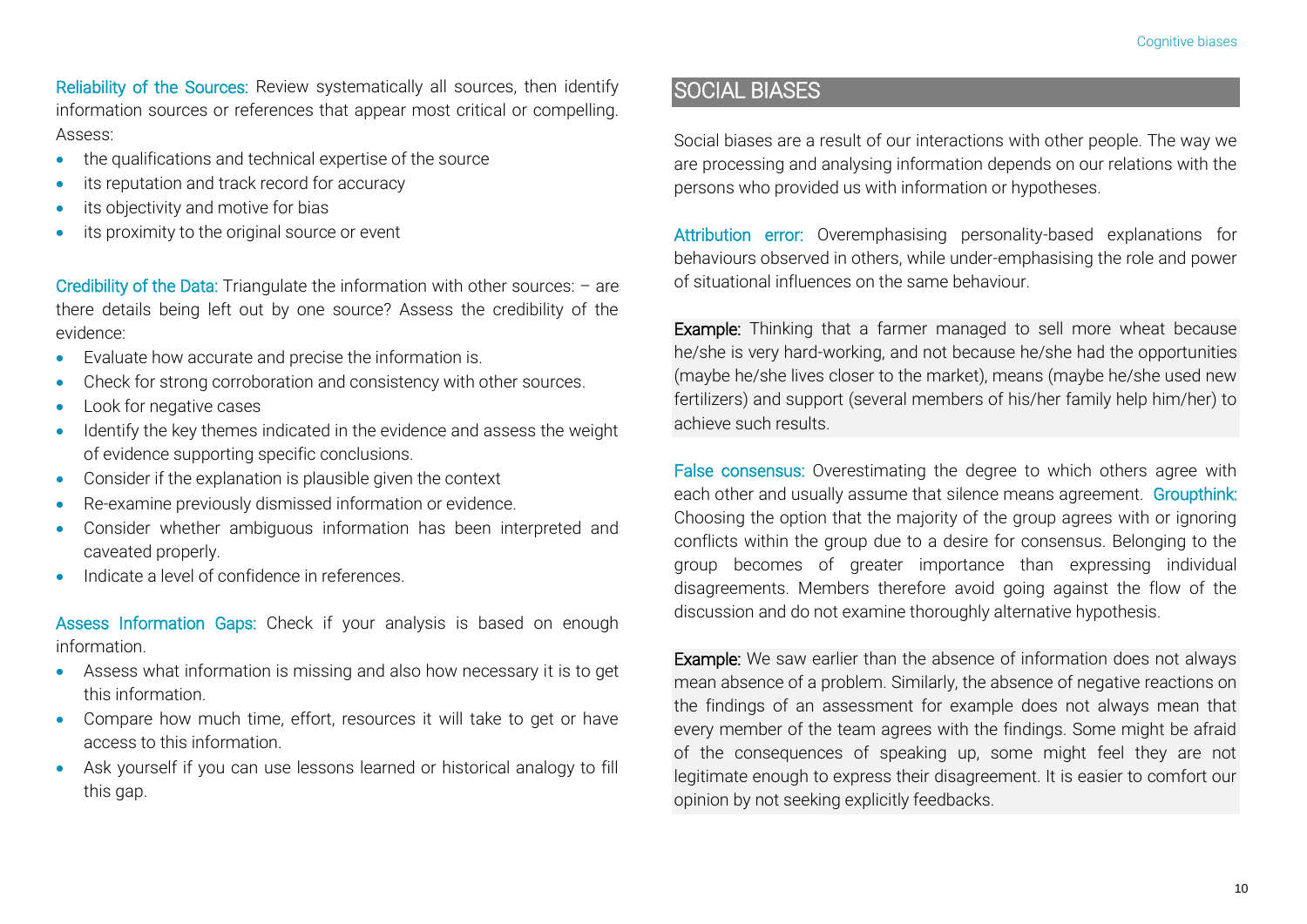Halo effect: Accepting or rejecting everything another group member says because the analyst likes/respects or not a person.

Example: Affinity plays a bigger role in our analysis than we think. I will have a tendency to trust what my dear friend and colleague said rather than what my competitive and cold colleague have to say about the same situation.

Institutional bias: Interpreting information in line with the interests of a certain organisation.

Example: A WFP analyst will have a tendency to analyse information through the lens of food security and livelihood.

Mirror Imaging (also known as projection): Assuming that others will act the same as we would, given similar circumstances or that the same dynamic is in play when something seems to accord with an analyst's past experiences. It is also the tendency to assume that others share the same or similar thoughts, beliefs, value or positions.

Example: At the beginning of the Ebola crisis, humanitarian actors assumed that affected communities will be open to sensitisation campaigns and were surprised by the aggressive attitude of the affected populations.

Stereotyping: Expecting a group or person to have certain characteristics without having real information about the person. It allows us to quickly identify strangers as friends or enemies but we tend to overuse it even when no danger is perceivable.

Implicit association: Unconsciously associating concepts with evaluative judgements (good, bad…). An implicit association occurs outside of conscious awareness and control.

Example: We usually assume that girls are more likely to drop schools in humanitarian crises. Accordingly, most humanitarian programmes focus on getting girls back to school. However, in Somalia, for example, fewer than 40% of children were attending schools  $-$  girls slightly less than boys. But the agencies dealing with education initially only focused on why girls were not attending, and did not look into why boys were dropping out. This caused a backlash in the community, as female education was seen as a western concern.

#### MITIGATION STRATEGIES FOR SOCIAL BIASES

The key to overcome social biases is to examine carefully the number of assumptions used to fill information gaps and to actively seek alternative hypothesis. Techniques which allow to do that are:

Alternative hypotheses: Systemically explore multiple ways in which a situation can develop based on same data. Identify alternative options or outcomes and/or explore the consequences of a specific course of action.

Competing Hypotheses: After identifying all reasonable alternative hypotheses, develop a matrix of hypotheses and input the evidence for each hypothesis to examine the weight of evidence. Compare hypotheses to each other rather than evaluating the plausibility of each hypothesis in turn. The best hypothesis is not the one with the most evidence in favour, but the one with the least evidence against.

- **Brainstorm to identify all possible hypotheses.**
- List all significant evidence/arguments relevant to the hypotheses.
- Prepare a matrix with hypotheses on top and each piece of evidence on the side. Determine whether each piece of evidence is consistent, inconsistent or not applicable to each hypothesis.
- Refine the matrix and reconsider the hypotheses.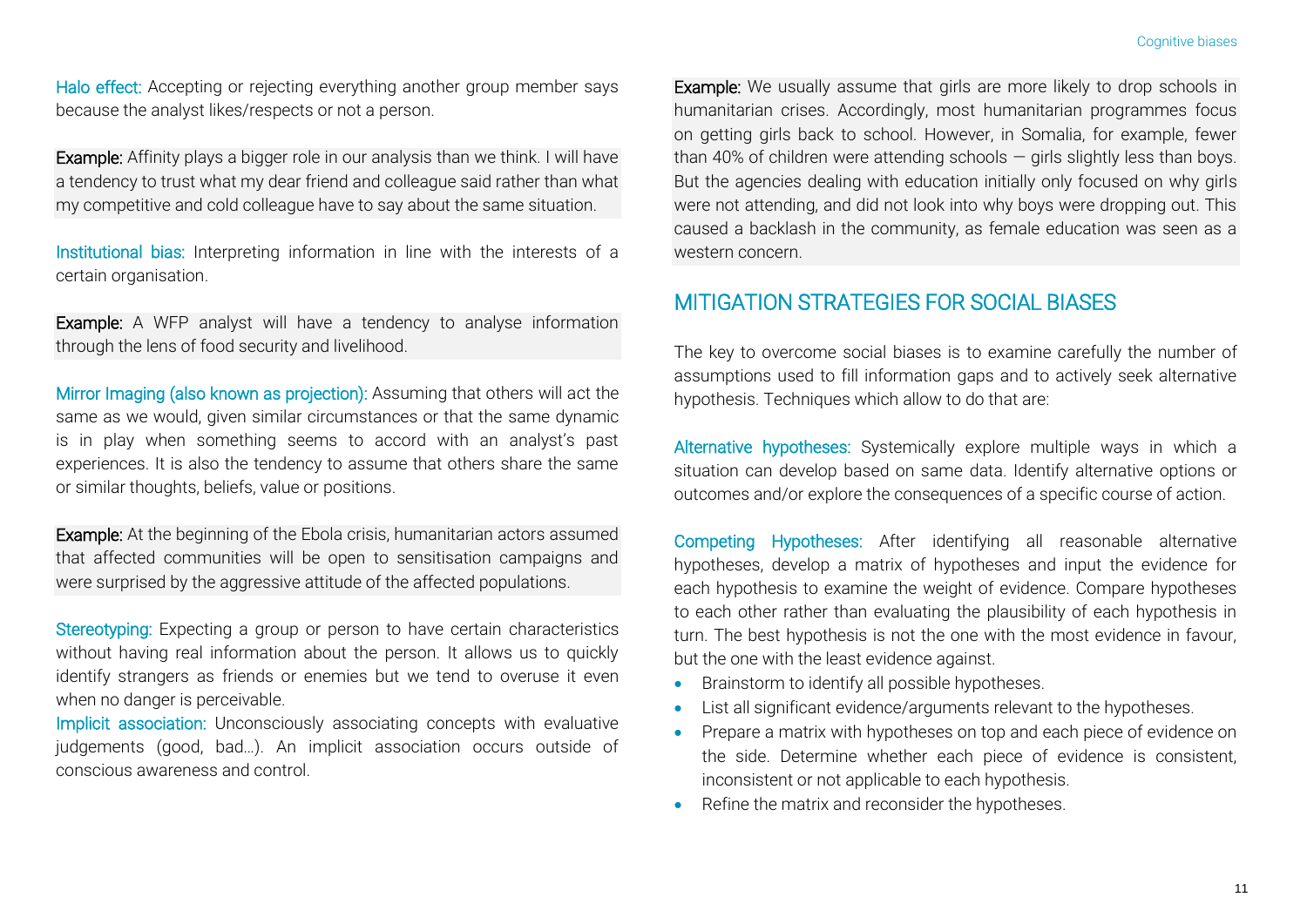- Focus on disproving hypotheses rather than proving one. Identify and assess the evidence consistent with each hypothesis to see which explanations are strongest.
- Ask what evidence is missing but would be expected for a given hypothesis to be true.
- Establish the relative likelihood for hypotheses and report all conclusions.

Devil's Advocacy: Challenging a view or consensus by building the best possible case for an alternative explanation and explicitly contesting key assumptions to see if they will hold.

- Identify the key assumptions of the main line of thinking and assess the supportive evidence.
- Select one or more assumptions that seem to be the most susceptible to challenge.
- Review the evidence to determine if some are of questionable validity or whether major gaps exist.
- Highlight any evidence that could support an alternative hypothesis or contradicts the current thinking.

Differential Diagnosis: List all the different possibilities and eliminate the possibilities one by one:

- Identify a list of problems.
- Consider and evaluate the most common origin.
- List all possible diagnosis/root causes for the given problems.
- Prioritize the list of candidate causes by their severity.
- Evaluate and eliminate the candidate causes, starting with the most severe.

Key Assumptions Checklist: Challenge assertions and assumptions to identify faulty logic or flawed analysis.

Review the current line of thinking on an issue. Write it down.

- Articulate all the premises and assumptions, both stated and unstated, which must be true for this line of thought to be valid.
- Challenge each assumption. Why must it be true? Does it remain valid under all conditions?
- Ask the standard journalist questions. *Who*: Are we assuming that we know who all the key players are? *What*: Are we assuming that we know the goals of the key players? *When*: Are we assuming that conditions have not changed since our last report or that they will not change in the foreseeable future? *Where*: Are we assuming that we know where the real action is going to be? *Why*: Are we assuming that we understand the motives of the key players? *How*: Are we assuming that we know how they are going to do it?
- Refine the list of key assumptions to include only those that must be true for the plan or argument to be valid. Consider under what conditions these assumptions may not hold.
- Place each assumption in one of three categories: basically solid, correct with some caveats, and unsupported or questionable –the "key uncertainties."
- Consider whether key uncertainties should be converted into new information collection requirements or research topics.

Logic Mapping: Mapping the logic underpinning an argument or decision to identify faulty logic.

- Read through the arguments and evidence supporting them.
- Use post-its to identify key elements of the logic. Each post-it should contain one assumption, assertion, key argument, deduction and conclusion.
- Arrange the post-its on a wall/board, clustering similar themes and identify the connecting or linking arguments and key relationships.
- Group each cluster under a theme. Note any isolated post-its or clusters that do not fit into.
- Create a diagram showing the key elements of the arguments.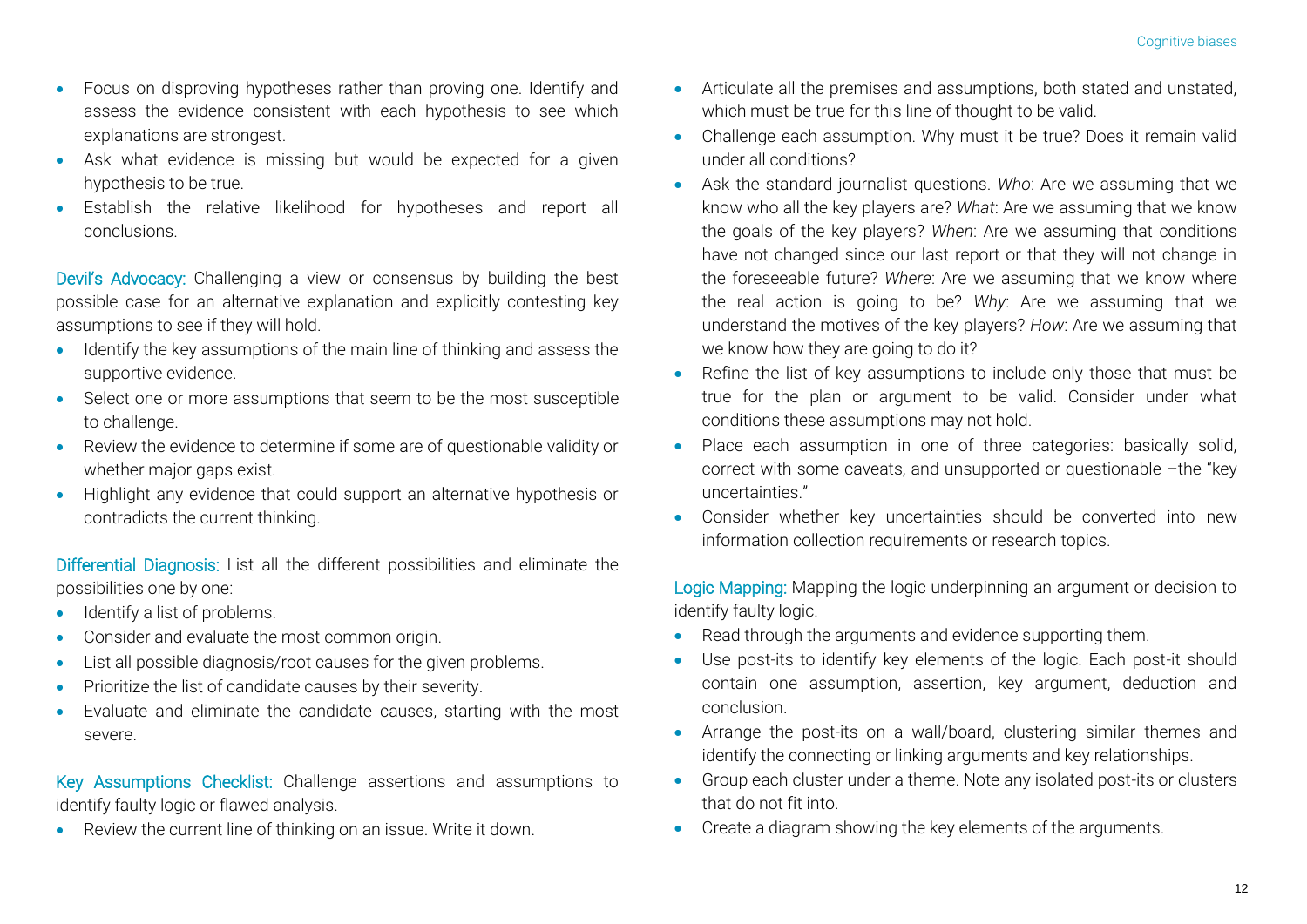#### PROCESS BIASES

"Constantly questioning our own thinking would be impossibly tedious...much too slow and inefficient....The best we can do is a compromise: learn to recognize situations in which mistakes are likely and try harder to avoid significant mistakes when the stakes are high" (Kahneman)

Process bias is our tendency to process information based on cognitive factors rather than evidence. When we process information, we often display inherent thinking errors. They prevent an analyst from accurately understanding reality even when all the needed data and evidence are in his/her hand.

Blind-spot: Noticing cognitive and motivational biases much more in other than in themselves. Overconfidence: Being too confident about our abilities, leading us to take greater risks.

Example: By reading this brief, you probably already associated some of the biases with some of your colleagues, boss, friends. However, how many biases did you identify for yourself? It is more difficult to realise what are *our* biases compared to see them in others. When we are unaware of our own biases, it can lead us to take decisions without getting all the information we needed first.

Choice-supportive: Feeling positive over choices we have made, even if that choice has flaws.

Example: During a previous assignment, I might have chosen to distribute mosquito nets in one place. Since I already chose and used a strategy, I will be more tempted to apply the same response option in a new context. I will trust my previous choices and not reassessed if it will be the most appropriate one in this new context.

Clustering illusion: Overestimating the value of perceived patterns in random data. The human brain excels at finding patterns and relationships, but tends to overgeneralise. We usually confuse correlation for causation. While the two might be correlated, meaning they appear to follow the same path, they do not cause each other.

Example: During World War II, the German military regularly bombed London. Some areas of neighbourhoods in London were hit more often than others, triggering some people to move out from the worst affected areas. Consequently, the relatively untouched areas were suspected to be home to those sympathetic to the enemy. However, shortly after war, British statistician R. D. Clarke analysed 537 impacts and found that there was no consistent pattern that would confirm an intention to target more specifically an area than another one; the bombs which hit London were randomly dropped [\(Clarke, 1946\)](http://bias123.com/clarke,_1946).

Framing: Being influenced in our decisions by how a situation has been presented.

Example: During the Ebola crisis, one of the sub-cluster was named Dead Bodies Management framing our vision of the issue in very simple terms: people were dying we needed to dispose of the bodies to avoid further infection. By doing so we neglected to see the social and religious component of death in the culture of the population affected fuelling discontent, anger and frustration towards the international community. This same sub-cluster was later renamed Safe and Dignified Burials to acknowledge and take into consideration the symbolic of death and not only the management of corpses.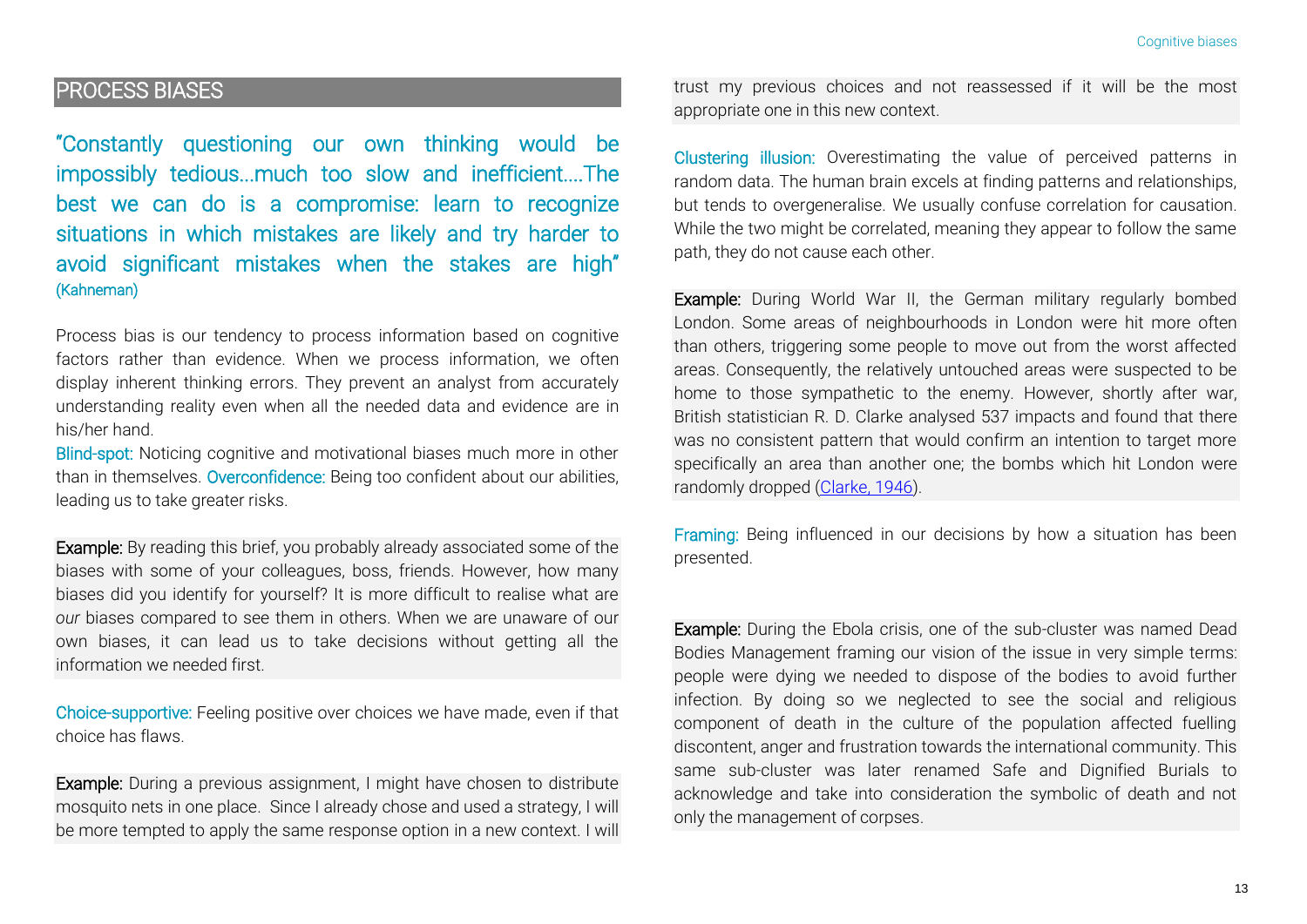Hindsight bias: Claiming the key items of information, events, drivers, forces, or factors that actually shaped a future outcome could have been easily identified and predictable than they actually were. Once we know something we cannot remember the time when we did not know it, challenging our ability to learn from past failures. A known outcome of an event usually appears obvious after the fact.

Example: Most people agree today that the removal of Gadhafi was a mistake that the international community should have foreseen before it allowed a country to spill into civil war. Today, it is obvious; however back in 2011, Gadhafi was being seen as a threat.

Hyperbolic discounting: Having a stronger preference for more immediate payoffs relative to later payoffs.

Example: During an epidemic, I will prioritise sending out doctors to cure the patients, as it will have on the short-term a positive impact and not prioritise a more time consuming solution which might be training local doctors to this specific disease.

Impact: Overestimating the significance of an event based on the potential impact. Predicting rare events based on weak evidence or evidence that easily comes to mind.

Example: Just because a nuclear war between North Korea and another country might happen one day and lead to terrible human consequences, does not mean that we need to focus all our efforts on preparing to this possibility.

Information volume bias: Seeking information when it does not affect action. More information does not always mean better decision.

Example: Once enough and credible information which have been triangulated had shown some humanitarian needs, there is no need to conduct more surveys, assessments or researches to confirm the existence of humanitarian needs at 100%. Separating what we *need* to know to what we would *like* to know is key to avoid being overwhelmed with irrelevant data. Narrow down the scope of your inquiries by establishing priorities.

Irrational (commitment) escalation: Justifying increased time investment based on previous and existing time investment. Making decisions and committing resources does not necessarily guarantee a reward and may produce a loss.

Example: Usually this logic prevails when someone has spent a significant amount of time looking at an issue, with no visible outcome, generating frustration. To counterbalance the frustration, this person will likely spend even more time trying to find something valuable to justify the overall amount of time already spent for nothing. If I have been researching for days about evidence of displacement in an area without finding any tangible proof, I am more likely to spend even more time until I found some proof, even very weak, that could justify my time investment, such as the possibility of someone knowing someone who could have left the area because of a perceived threat.

Negativity: Paying more attention to and give more weight to negative rather than positive experience or other kinds of information.

Example: The 2015 presidential elections in Nigeria preparations triggered a lot of fear among the humanitarian community, as many expected electoral violence to spark. Nigeria detains the record of military coups in the continent, 19 in total. Based on this data, the international community focused its attention on negative signs that could indicate violence: reports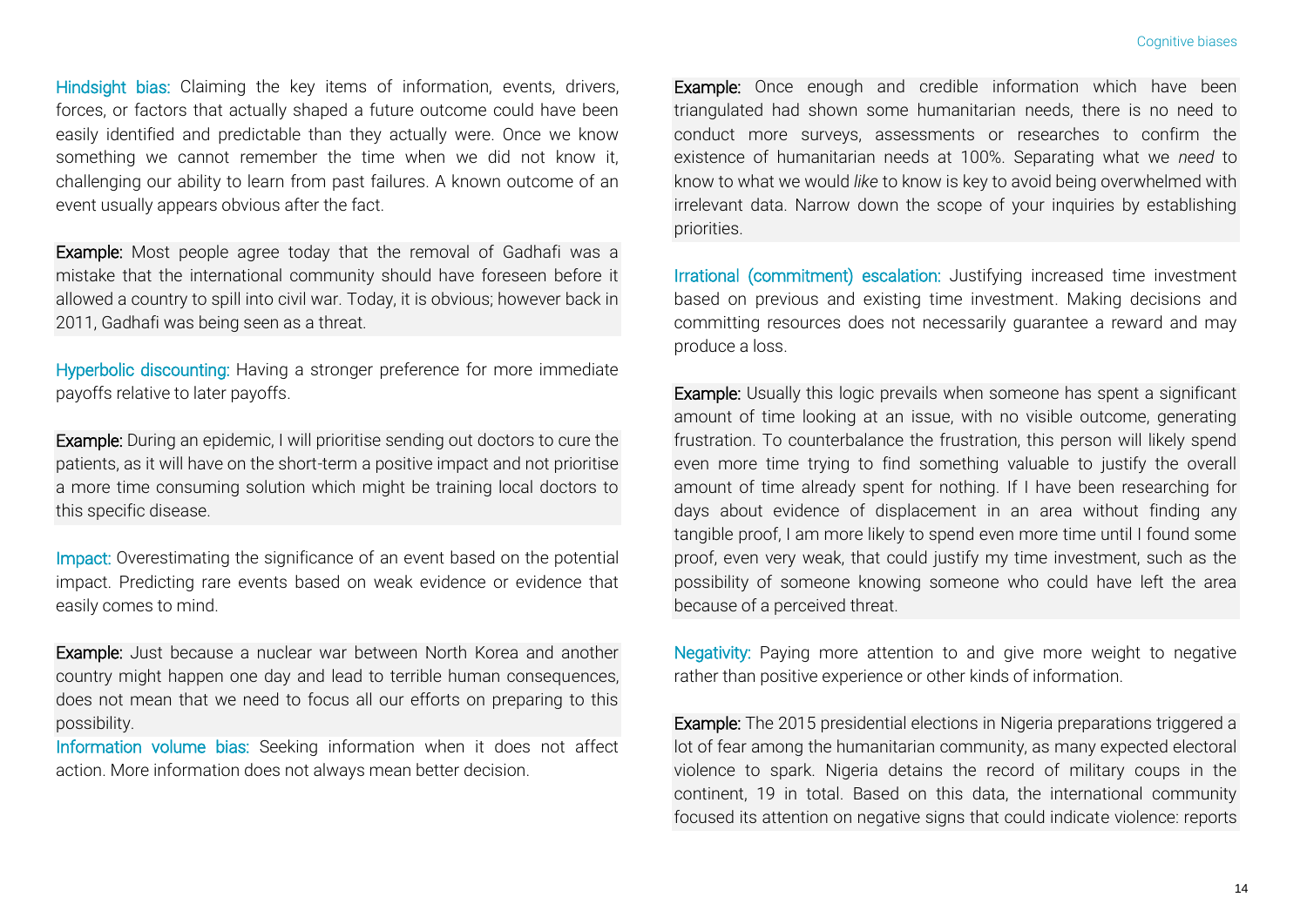of displacement, corruption, frauds… However, good signs, such as peaceful conflict mechanisms put in place, commitment of the two main leaders were interpreted as non-events or less significant than the negative ones.

Ostrich effect: Ignoring dangerous or negative information.

Example: Tsunami sirens supposed to warn population and reach higher grounds are repeatedly ignored to past malfunctions and false alarms.

Planning bias: Overlooking the significance of uncertainty; often resulting for example in the underestimation of how long a project will take.

Example: The German strategist, Motke, once said: "No battle plan ever survives contact with the enemy". It is true for any plan, there is always something that goes differently than expected when in contact with the reality: a village previously selected for an assessment is inaccessible because of recent weather conditions, a team taking longer to recruit, a delivery of humanitarian goods being delayed by a strike in air transport. Always assume that a project will take longer or be more expensive than you thought.

Risk-adverse: Fearing of losing more than willing to win. We are often riskaverse to gains and risk-seeking to avoid further loss.

Example: Collaboratively undertaking field assessments in Nepal after the 2015 Earthquake was discarded by humanitarian actors more due to the fear of failing after examples such as Typhoon Pablo and Haiyan in Philippines than from a lack of information perspective.

Selective attention/perception: Allowing our expectations to influence how we perceive the world.

Example: If your supervisor asks you to investigate the possibility of sanitation needs in a given context, you might come cross other needs that your organisation could as well address. However, since your attention will be focused on the research of one specific needs, you will have a tendency to disregard other information perceived as irrelevant.

Status quo: Not being able to envisage a situation different from the current setting.

Example: Lack of scenario building or anticipatory analysis generally leads to the predominance of single humanitarian narratives and long term planning exercises based on static sets of assumptions, while situations and settings changes quickly and way of working are rarely challenged.

Wishful thinking: Overestimating the probability of good things happening.

Example: Somalia conflict has been going on for decades, it will probably end soon.

Zero-risk: Preferring eliminating a small risk by reducing it to zero over a greater reduction of a bigger risk. We love certainty, even when it is counterproductive. Resources are increasingly devoted on reducing low-risk issues, despite major risks still lack the appropriate funding.

Example: In a given region, drought is very likely, which would worsen the food security situation of the affected communities. However, you chose to focus on the potential WASH problems resulting from an unlikely increase of displaced population instead.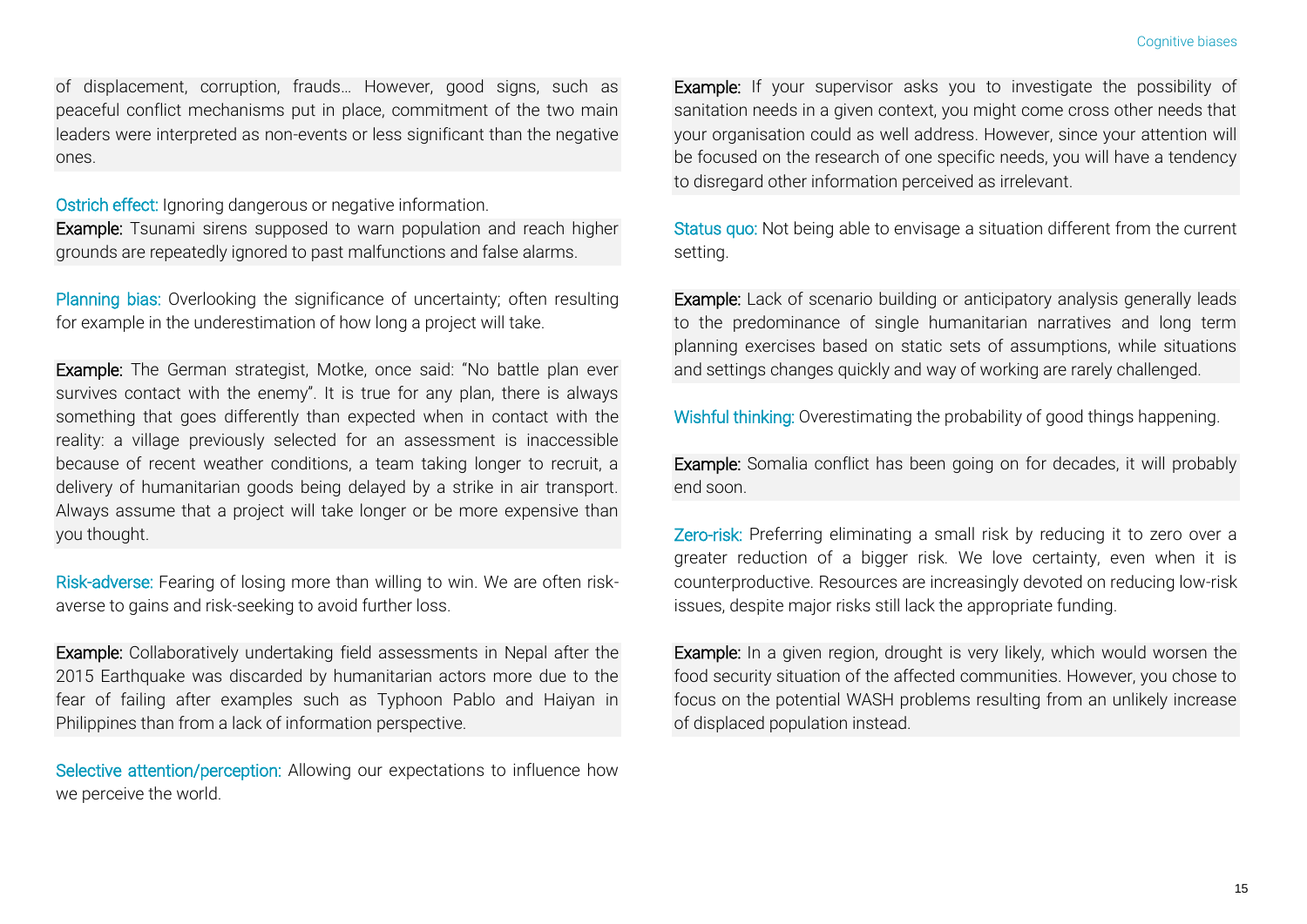#### MITIGATION STRATEGIES FOR PROCESS BIASES

The key to overcome process biases is to examine carefully the problem using different angles and perspectives. Techniques which allow to do that are:

*What If?* Analysis Challenging a mind-set or a stated assumption that an event will not happen by assuming that it has occurred and exploring how it came about.

- Assume the event has happened.
- Select triggering events that permitted the scenario to unfold to help make the 'what if' more plausible.
- Develop a line of argument based on logic and evidence to explain how this outcome could have come about.
- Work backwards from the event in concrete ways –specify what must actually occur at each stage of the scenario.
- Identify one or more plausible scenarios to the unlikely event.
- Consider the scope of the positive and negative consequences of each scenario and their relative impacts.
- Generate a list of indicators or events for each scenario that would help detect the beginnings of the event.
- Monitor the indicators developed.

Six hats method: Edward de Bono's method is a parallel thinking process that helps analysts overcoming their assumption, biases and heuristics. Members of a team are assigned with a "role" to play, a hat to wear. They can more easily examine a hypothesis from different angles: neutral, emotional, creative, optimist and pessimist angles. By making the way the information is processed obvious to everyone, members of a team can acknowledge the limitations and advantages of each of the roles.

#### Role of the different hats:

- The person wearing the blue hat is the lead of the roleplay, he or she is the facilitator of the exercise.
- The person wearing the white hat is neutral. He or she expresses facts, only facts. His or her points are simple, short and informative.
- The person wearing the red hat is using his/her emotions, intuitions and gut feelings to approach the situation.
- The person wearing the green hat is looking for ideas outside the box, alternative options.
- The person wearing the yellow hat is looking at the different options with a positive attitude, underlying the advantages and benefits of an idea.
- The person wearing the black hat is criticising the different options, emphasising the risks and dangers. He or she is playing the devil's advocate.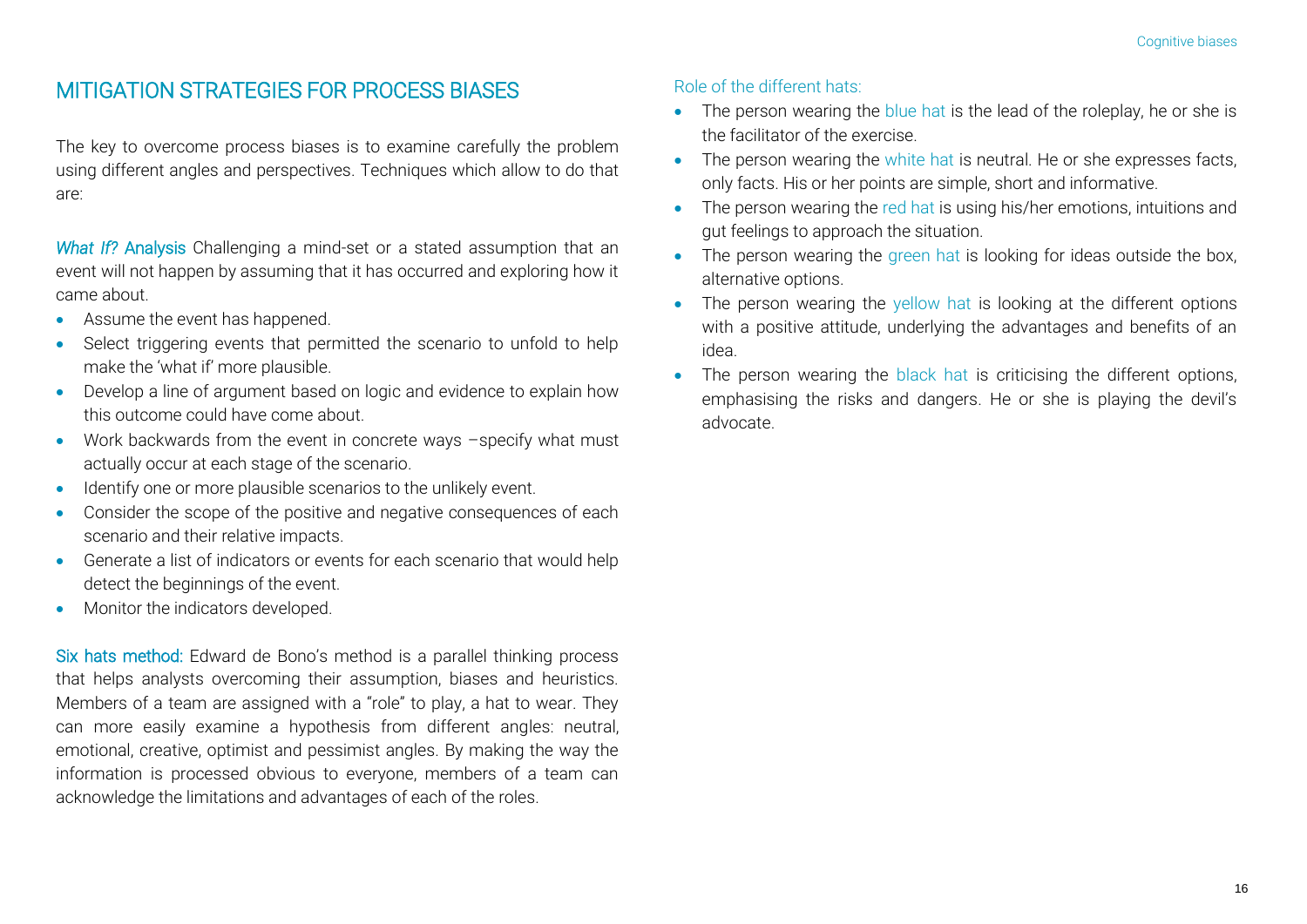

Stock Number 80701 © 2008 The McQuaig Group

*Six Thinking hats, Edward de Bono*

## KEY BACKGROUND READINGS

- Eric Fernandez and Martin Poulter, A Visual Study Guide to Cognitive Biases, 2012
- Daniel Kahneman, Thinking Fast and Slow, 2001
- Richards J. Heuer Jr, Psychology of Intelligence Analysis, 1999
- Edward de Bono, Six Thinking Hats, 1985
- Ministry of Defence, Red Teaming Guide, 2013
- Lloyd Jones, Patterns of Error, 2005
- **•** Harvard implicit association test, <https://implicit.harvard.edu/implicit/takeatest.html>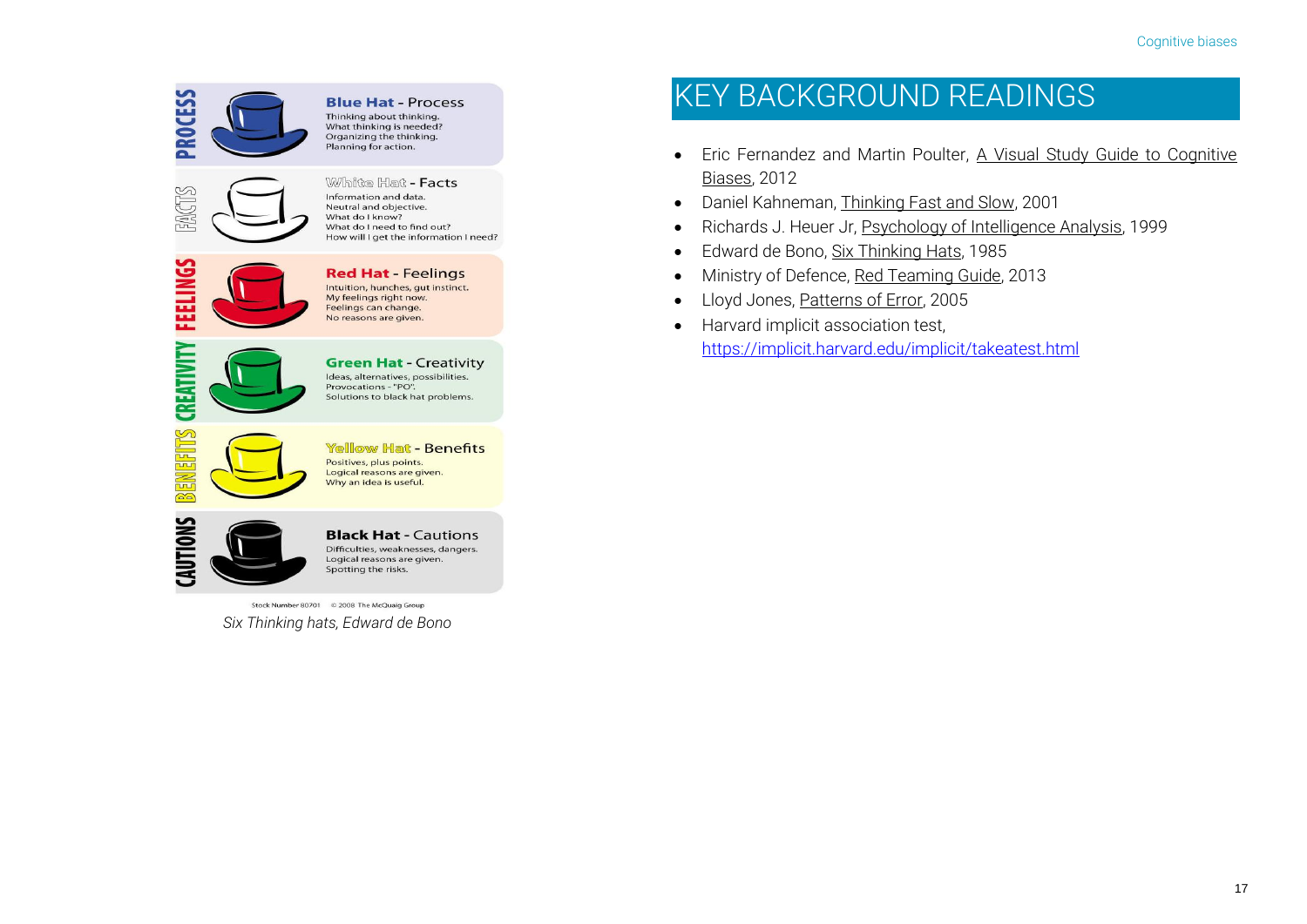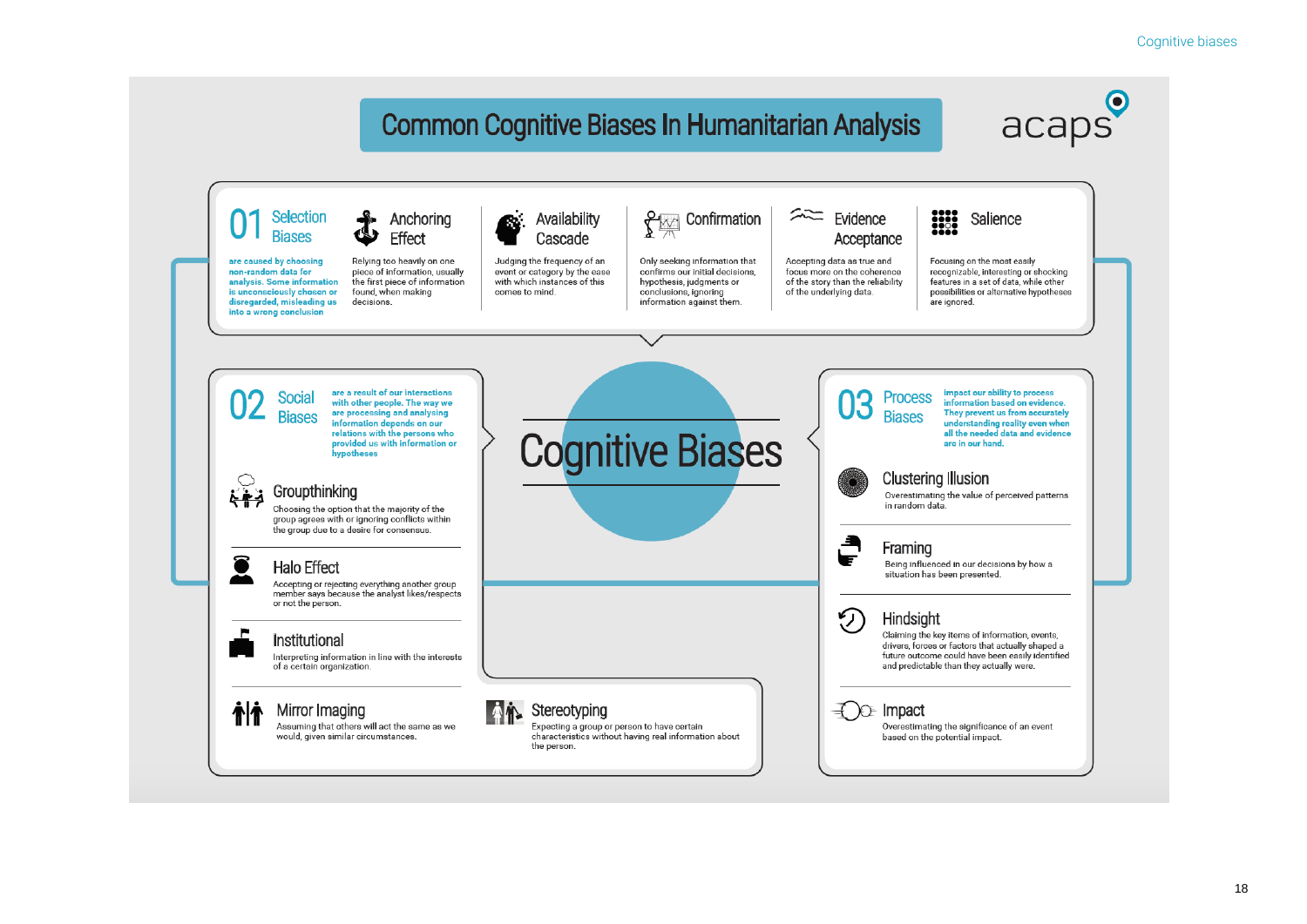## ANNEX – Humanitarian analysis – Biases and mitigation strategies

| <b>Bias</b>         | Definition                                                                          | Classification | Mitigation strategy                                                                              |
|---------------------|-------------------------------------------------------------------------------------|----------------|--------------------------------------------------------------------------------------------------|
| Absence of evidence | Failure to consider the degree of<br>completeness of information                    | Selection      | Strength of evidence<br>Usability of data<br>Reliability of sources<br>Measuring information gap |
| Anchoring           | Focus on one piece of information                                                   | Selection      | Strength of evidence<br>Usability of data<br>Reliability of sources                              |
| Attribution error   | Personality based explanation instead of<br>situational                             | Social         | Alternative hypotheses<br>Devil's advocacy<br>Logic mapping<br>Key assumption check              |
| Availability        | Confusing the frequency of event with how<br>many times people have talked about it | Selection      | Strength of evidence<br>Usability of data<br>Reliability of sources                              |
| <b>Blind spot</b>   | Not seeing our own biases                                                           | Process        | What if analysis<br>6 Red hats                                                                   |
| Choice supporting   | Seeing previous choices as good                                                     | Process        | What if analysis<br>6 Red hats                                                                   |
| Clustering illusion | Seeing patterns where there are not                                                 | Process        | What if analysis<br>6 Red hats                                                                   |
| Confirmation        | Seek information to confirm our initial<br>judgement                                | Selection      | Strength of evidence<br>Usability of data<br>Reliability of sources                              |
| Conservatism        | Preferring prior evidence over new<br>information                                   | Selection      | Strength of evidence<br>Usability of data<br>Reliability of sources                              |
| Evidence acceptance | Preferring the coherence of data over the<br>reliability of data                    | Selection      | Strength of evidence<br>Usability of data<br>Reliability of sources                              |
| False consensus     | Overestimation of consensus within a group                                          | Social         | Alternative hypotheses<br>Devil's advocacy                                                       |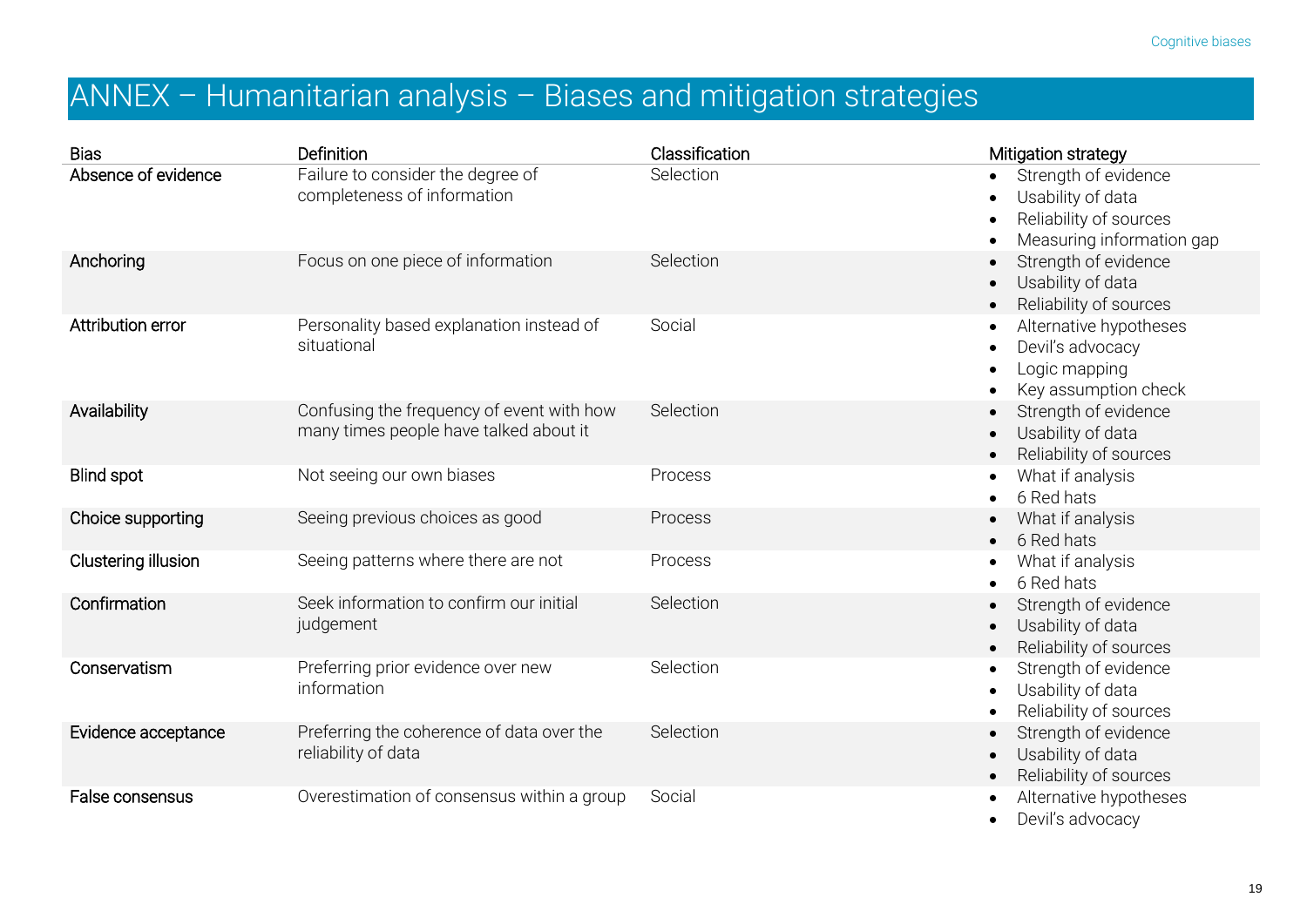|                        |                                                                              |         | Logic mapping<br>Key assumption check                                                   |
|------------------------|------------------------------------------------------------------------------|---------|-----------------------------------------------------------------------------------------|
| Framing                | Being influenced by how the situation is<br>presented                        | Social  | What if analysis<br>6 Red hats                                                          |
| Groupthink             | Choosing the option the majority of the<br>group prefers                     | Social  | Alternative hypotheses<br>Devil's advocacy<br>Logic mapping<br>Key assumption check     |
| Halo effect            | Agreeing/disagreeing with someone<br>because of her/his personality          | Social  | Alternative hypotheses<br>Devil's advocacy<br>Logic mapping<br>Key assumption check     |
| Hindsight              | Knowing after the event that it was<br>predictable                           | Process | What if analysis<br>6 Red hats                                                          |
| Hyperbolic discounting | Preferring immediate payoffs over later<br>payoffs                           | Process | What if analysis<br>6 Red hats                                                          |
| Impact                 | Overestimating the importance of an event<br>because of its potential impact | Process | What if analysis<br>6 Red hats                                                          |
| Implicit association   | Unconscious evaluative judgements                                            | Social  | Alternative hypotheses<br>Devil's advocacy<br>Logic mapping<br>Key assumption check     |
| Information volume     | Seeking more information when it is not<br>necessary                         | Process | Think beforehand what<br>information do you need<br>What if analysis<br>٠<br>6 Red hats |
| Institutional          | Organisational interest                                                      | Social  | Alternative hypotheses<br>Devil's advocacy<br>Logic mapping<br>Key assumption check     |
| Irrational escalation  | Justifying increased time investment based<br>on previous time investment    | Process | What if analysis<br>6 Red hats                                                          |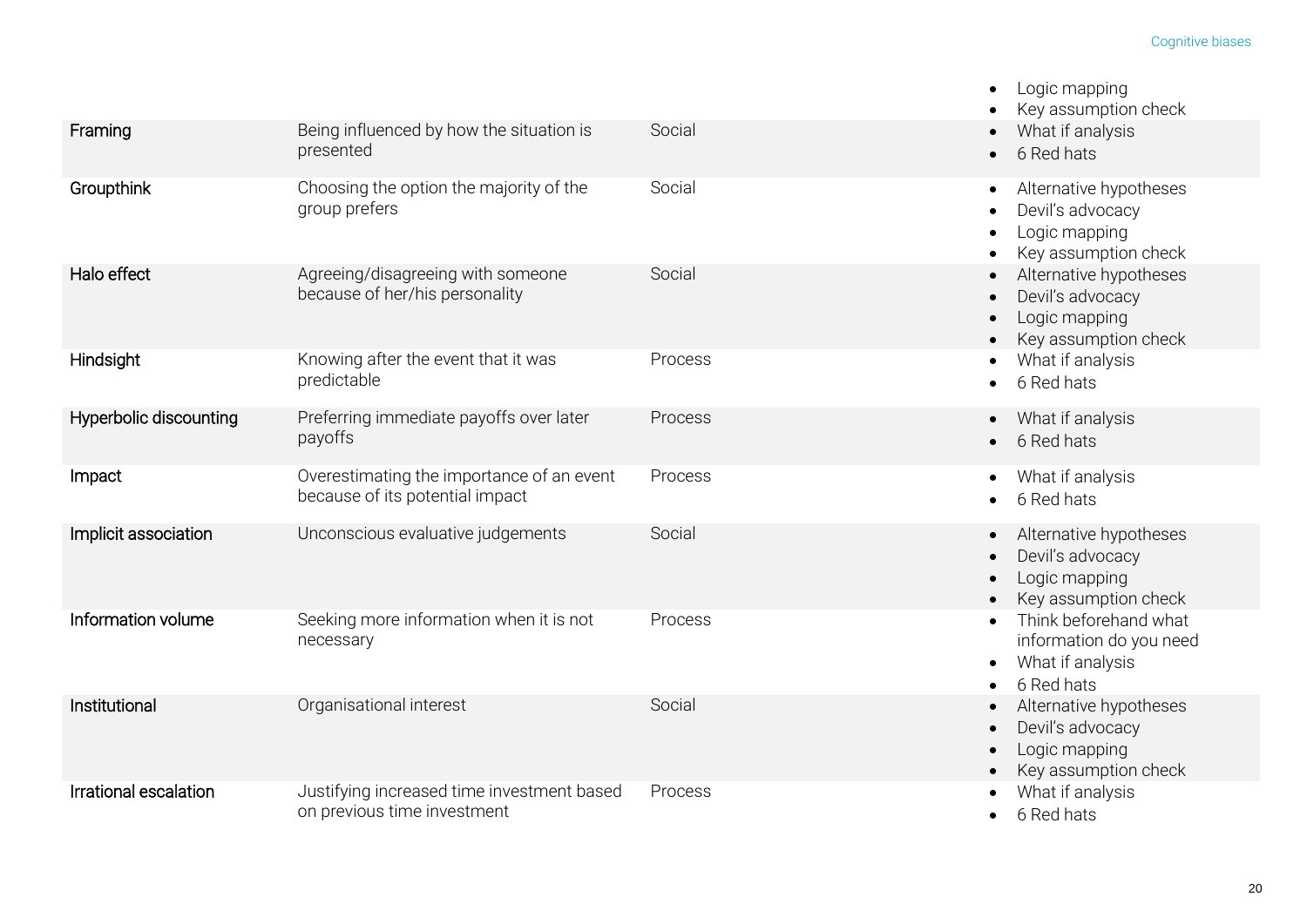| Mirror imaging        | Assuming that others will act the same as<br>we would | Social    | Alternative hypotheses<br>Devil's advocacy<br>Logic mapping<br>Key assumption check              |
|-----------------------|-------------------------------------------------------|-----------|--------------------------------------------------------------------------------------------------|
| Negativity            | Focusing attention on negative experience             | Process   | What if analysis<br>6 Red hats                                                                   |
| Ostrich               | Ignoring dangerous information                        | Process   | What if analysis<br>6 Red hats                                                                   |
| Overconfidence        | Being too confident about our abilities               | Process   | What if analysis<br>6 Red hats                                                                   |
| Planning              | Overlooking the significance of uncertainty           | Process   | Always assume a project will<br>take longer than expected<br>What if analysis<br>6 Red hats      |
| Pro innovation        | Ignoring the limitations of innovation                | Selection | Strength of evidence<br>Usability of data<br>Reliability of sources                              |
| Publication           | Reporting information where there is none             | Selection | Strength of evidence<br>Usability of data<br>Reliability of sources<br>Measuring information gap |
| Recency               | Weighting recent event higher than past<br>events     | Selection | Strength of evidence<br>Usability of data<br>Reliability of sources                              |
| <b>Risk adverse</b>   | Fearing of losing more than willing to win            | Process   | What if analysis<br>6 Red hats                                                                   |
| Salience or vividness | Focus on the most easily recognisable data            | Selection | Strength of evidence<br>Usability of data<br>Reliability of sources                              |
| Satisficing           | Select the finding that looks "good enough"           | Selection | Strength of evidence<br>$\bullet$<br>Usability of data<br>Reliability of sources                 |
| Selective attention   | Focusing attention on only one part of the<br>problem | Process   | What if analysis<br>6 Red hats                                                                   |
| Status quo            | Not being able to see past the current<br>situation   | Process   | What if analysis                                                                                 |